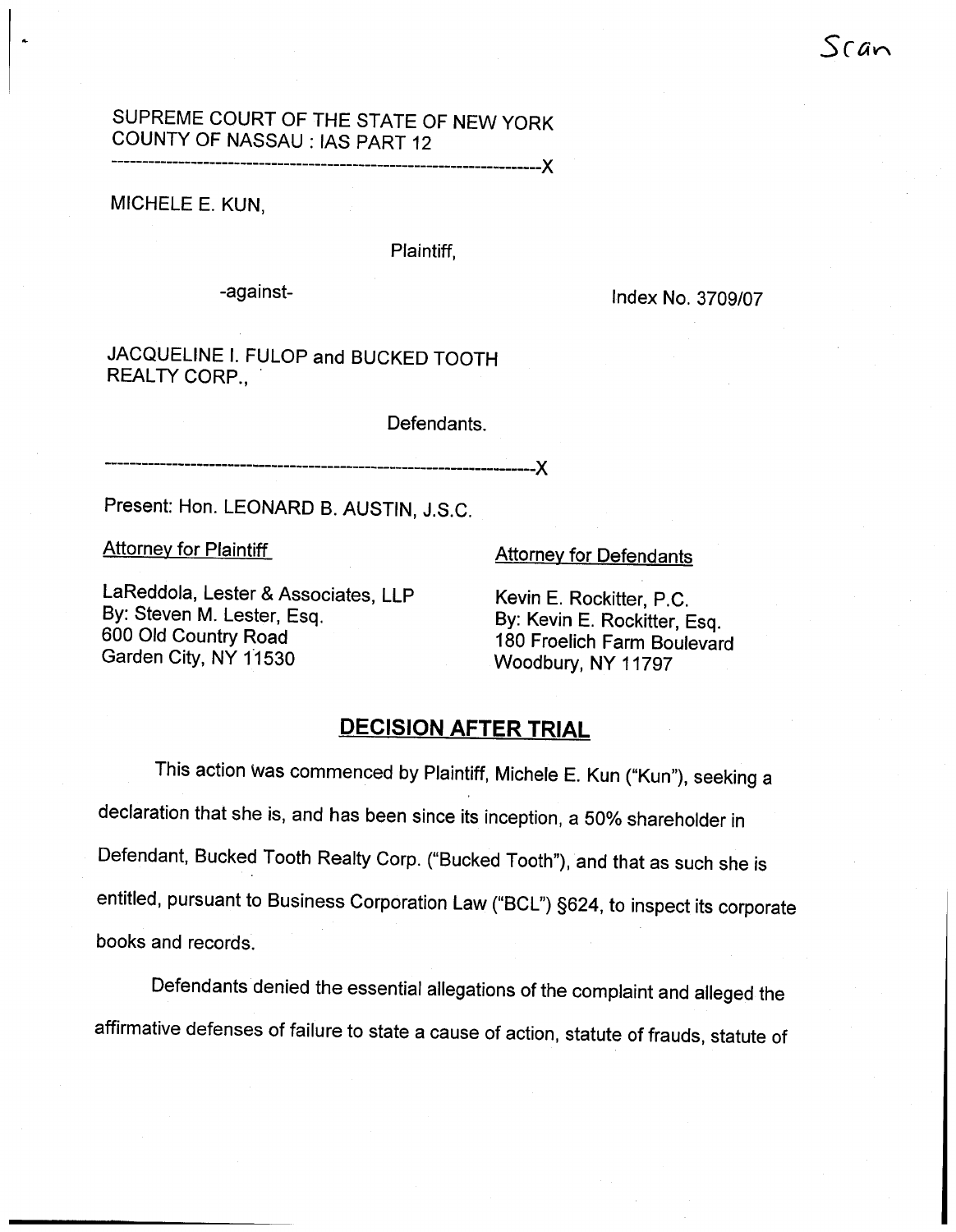limitations, laches and equitable estoppel. The two counterclaims by Defendant, Jacqueline I. Fulop ("Fulop"), were withdrawn at the commencement of the trial.

## FINDINGS OF FACT

Kun and Fulop are dentists. Kun is a pediatric dentist. Fulop is an orthodontist. Since July 2003, they have shared office space at 40 Crossways Park Drive, Suite 105, Woodbury, NY ("Dental Office"). The lease for the Dental Office was taken in the name of Bucked Tooth of which Fulop is designated as the sole shareholder. The sole asset of Bucked Tooth is the leasehold interest in the Dental Office.

The parties met in the Summer of 1998 and became friends. They shared a house in the Hamptons and traveled to Greece together. Fulop is Kun's son's godmother. Kun was a member of Fulop's wedding party.

At various points, they discussed practicing as a partnership in New York City where they both then lived and worked. Recognizing that they had different practice areas, the idea was for them to share an office and cross-refer patients. No agreement was ever reached with regard to this concept.

In 2002, Fulop found office space in Woodbury, NY which ultimately became the Dental Office. She negotiated the lease which was executed on January 14, 2003 (Dx  $D$ <sup>1</sup>. Kun never had any involvement in identifying the location of the premises, negotiation of the lease or the "build out" of the office. Fulop never expected that Kun

 $<sup>1</sup>$  Plaintiff's trial exhibits will be designated herein as "Px<sub>\_\_</sub>". Defendant's trial exhibits will be</sup> designated as "Dx\_".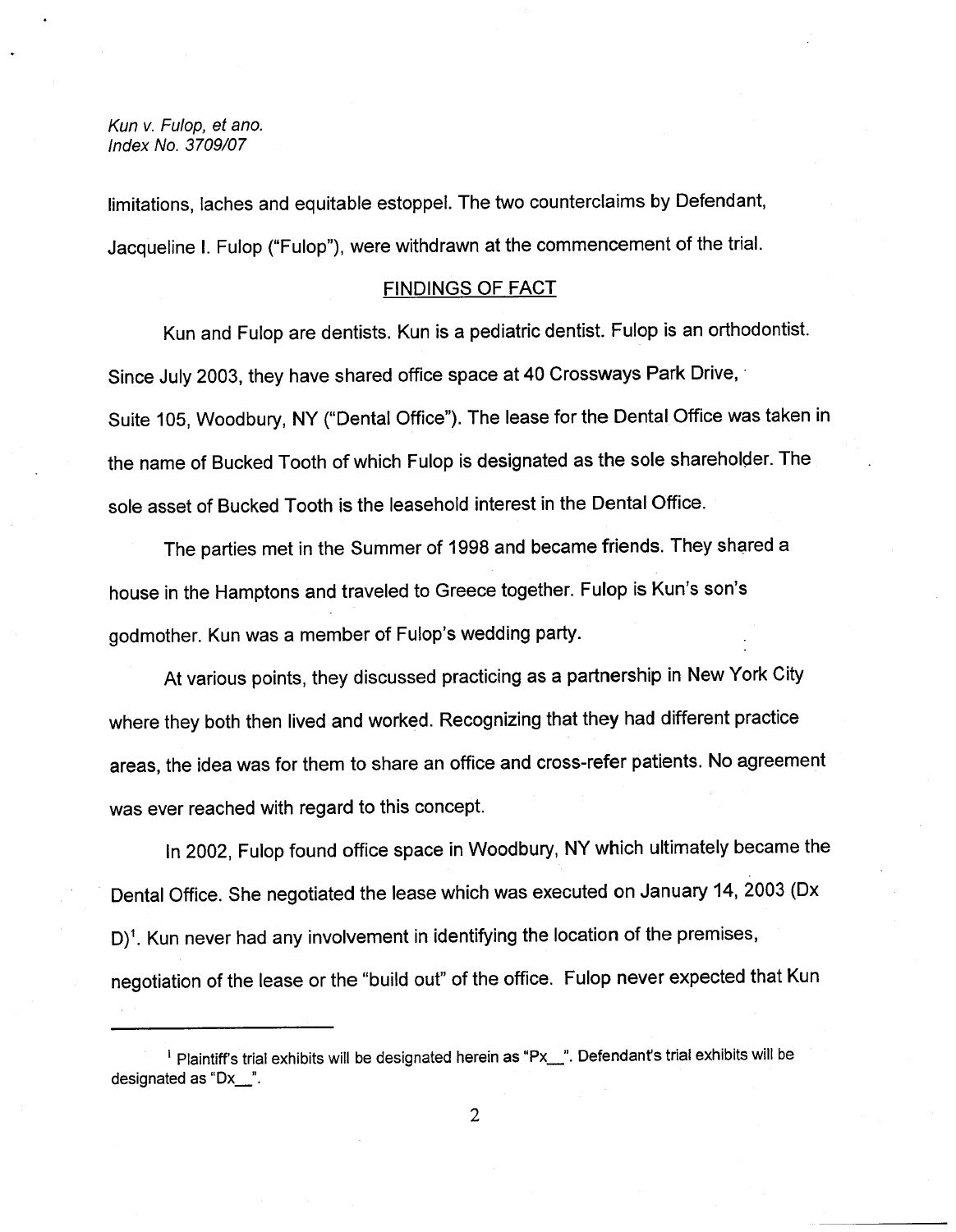would even be interested in moving her New York City based practice to Long Island.

Kun went to see the Dental Office with Fulop's husband and expressed interest in being an equal partner in the leasehold. Fulop never agreed to that. She saw Kun only as a subtenant. No agreement was ever reached with regard to Kun's participation in Bucked Tooth or with regard to the dental practices each pursued.

No shares of Bucked Tooth were ever issued to Kun. The Bucked Tooth corporate book (Px 23) reflects that of the 100 authorjzed shares only ten shares were issued and those were to Fulop.

Further, Fulop determined to designate Bucked Tooth as a Sub-chapter S corporation (Px 15, 16). Accordingly, only Fulop received K-1's from Bucked Tooth for the years 2003 through 2006 (Dx XX, YY, ZZ, AAA). Kun never inquired as to her entitlement to a K-1.

Although she was not a shareholder, Kun contributed \$1 000 to seed the corporate bank account  $(Px 2)$ . For convenience, Fulop was given the title of "Vice President" on the bank corporate resolution (Px 1). The bank account was used solely as a conduit to pay rent. That is, each party would pay one-half of the monthly rent into the Bucked Tooth account from which a single rent check was issued to the landlord.

The Dental Office lease was negotiated by Fulop's long-time attorney, Joseph Slater, Esq. ("Slater"). Kun felt that Slater was representing her as well even though there was no retainer agreement. Such a view was validated when Fulop demanded that she pay one-half of Slater's invoice for legal services rendered as well as for the

3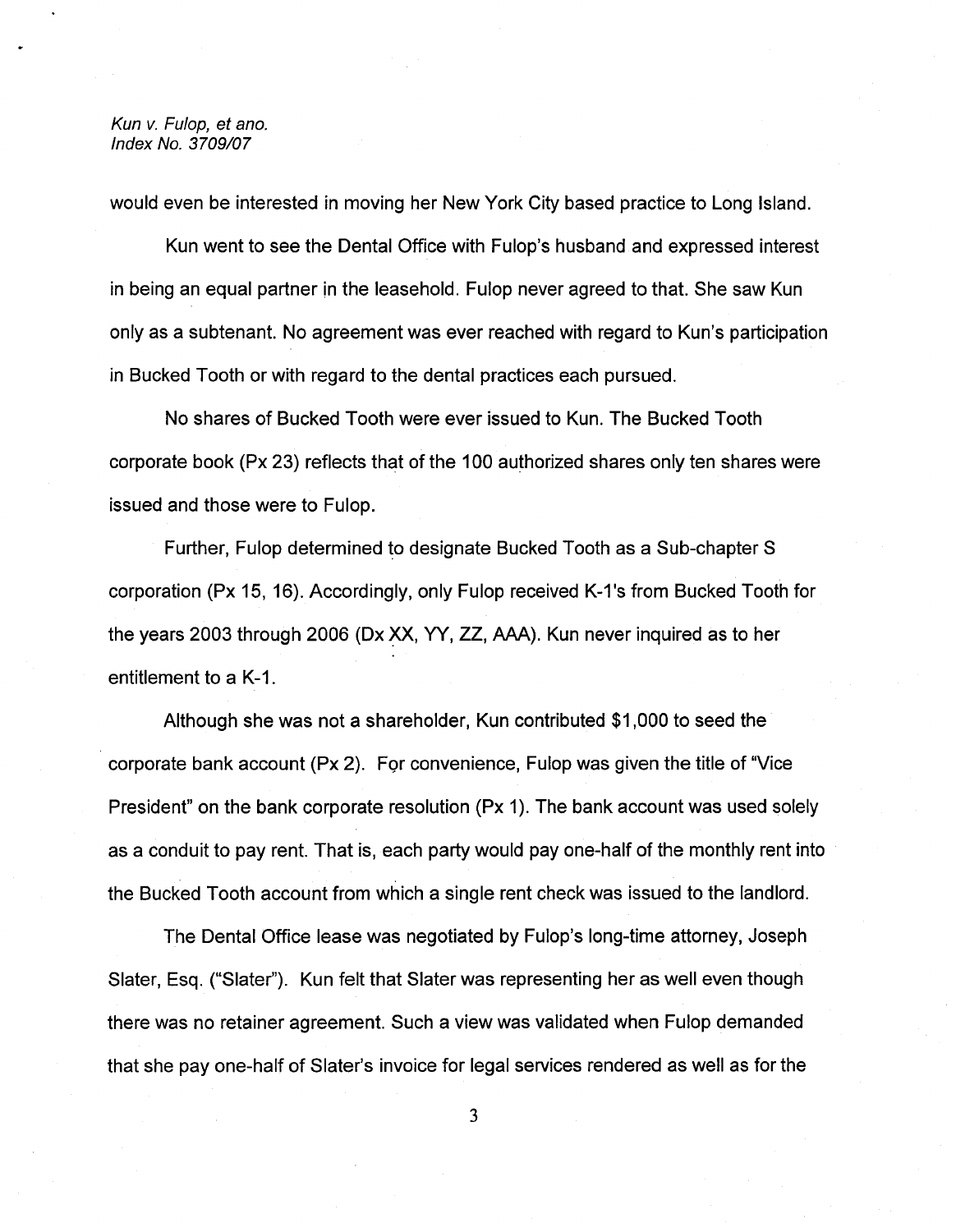incorporation of Bucked Tooth (Px 4). Kun did so (Px 3). However, from the testimony adduced, it is clear that Slater represented only the Defendants herein. It appears that payment of Slater's invoice was part of the consideration for Kun's involvement in the Dental Office.

In addition, to equip the Dental Office, the parties purchased various items of dental equipment which were generally needed in a dental office as well as items particular to their respective practices. On October 14, 2003, both Fulop and Kun entered into an equipment lease with Group Financial Services (Px 6). They also both executed a progress payment agreement, dated February 14 2003 (Px 7). Both of these documents were signed by Fulop and Kun as "owners". Such designation did not reflect any involvement of Bucked Tooth in the transaction. It appears that the parties identified themselves as owners of the financed equipment; not the dental practice or the leasehold.

As the Dental Office was opened, an announcement (Px 18) was sent to patients of Fulop and Kun. The announcement which appears to have been ordered in June 2003 and sent thereafter stated: "Dr. Jacqueline I. Fulop-Goodling is proud to announce that Dr. Michele Kun has joined her practice as a partner specializing in Pediatric Dentistry. Our new location as of July 1<sup>st</sup>: 40 Crossways Park Drive, Woodbury, NY. (516) 921-6010 (same number)" (emphasis added). Kun contends that such designation demonstrates that she is entitled to an ownership interest in Bucked Tooth. Fulop argues that giving Kun such status with the patients enhanced the practice but

 $\overline{4}$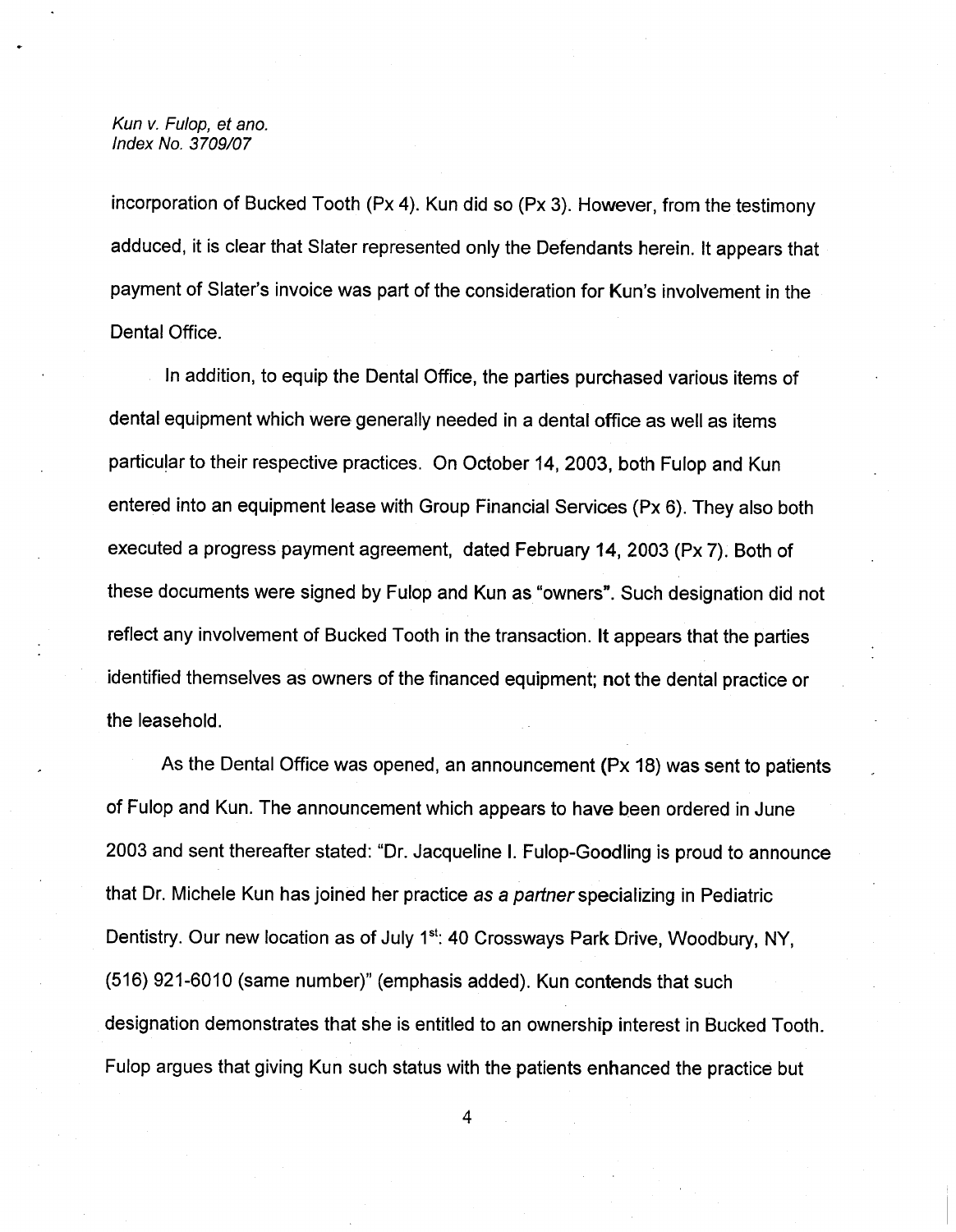did not have any legal effect on their expense-sharing relationship.

For the most part, the parties continued in their relationship without serious incident until October 2006, when Kun retained counsel to seek documentary proof of her one-half ownership in Bucked Tooth (Px 9). That request was met with a response from Slater which reflected that Fulop intended to only have a landlord-tenant relationship with Kun, that her payment of legal expenses related to the leasehold were part of the consideration for her being a tenant and that Slater never represented Kun (Px 10).

In January 2007, Slater wrote to Kun on behalf of Bucked Tooth terminating her tenancy (Px 11). This action was commenced on March 1, 2007. Several months later, in May 2007, Bucked Tooth forwarded a second letter to Kun terminating her tenancy (Px 12).

# CONCLUSIONS OF LAW

Kun urges that she is entitled to a declaration that she is a one-half owner of Bucked Tooth. She points to her designation as "Vice President" on the bank corporate resolution, the announcement card referring to her as a "partner", their signing as owners" on the equipment lease agreements and her payment of one-half of Slater invoice. This Court disagrees.

The announcement card and equipment lease deal with the parties' respective dental practices. They have nothing to do with Bucked Tooth or the leasehold. The

5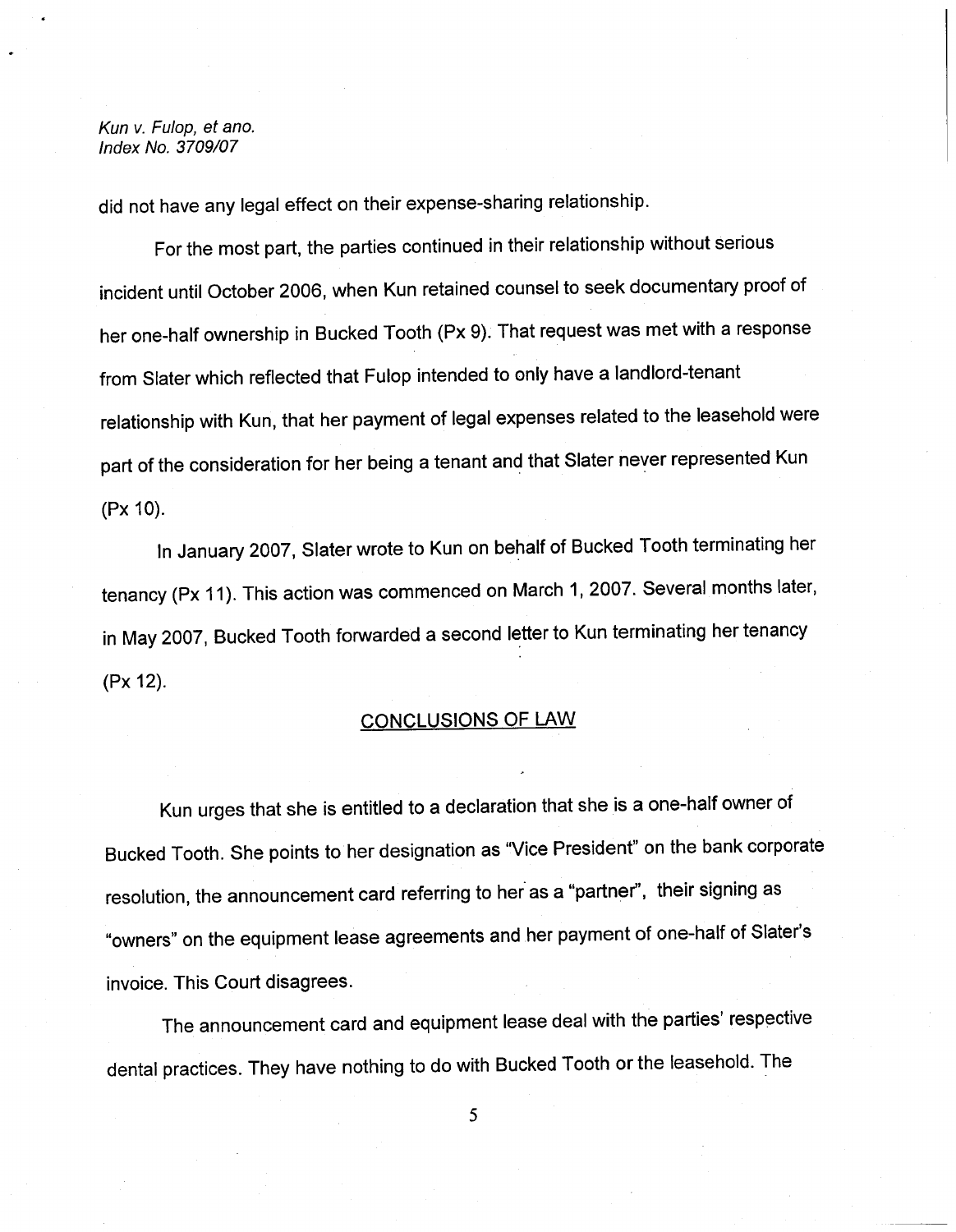evidence demonstrates that the parties had an expense sharing relationship; nothing more.

In addition, no stock certificate in Bucked Tooth was ever issued to Kun. Standing alone, that fact is not determinative of the claim herein. Rocha Toussier y Asociados, S.C. v. Rivero, 184 A.D.2d 397, 398 (1<sup>st</sup> Dept. 1992); and Matter of Benincasa, 141 A.D.2d 636, 638 (2<sup>nd</sup> Dept. 1988). To support her claim for Bucked Tooth stock, Kun urges that, pursuant to BCL 9504, she paid good and adequate consideration for a number of Bucked Tooth shares equal to that which Fulop received.

Such a claim must fail inasmuch as BCL §504 contemplates that there was an agreement for the issuance of the stock in return for certain consideration. No such agreement has been presented by Kun on this trial. Instead, Kun paid certain obligations as demanded by Fulop on the assumption that she would have an equal stock ownership in Bucked Tooth. No testimony or proof has been adduced demonstrating any understanding or meeting of the minds of the parties so as to invoke BCL §504's protection. Kun's assumptions with regard to her business relationship with Fulop cannot translate into an overt agreement for her becoming an equity owner of Bucked Tooth. Thus, without more, Kun's payments and actions must thus be viewed in the context of a landlord-tenant relationship.

It is significant to note that Kun testified that she realized that she was not a shareholder in Bucked Tooth in 2004. Yet, she continued in the relationship without demanding any rights of a shareholder until October 2006 when her attorney sent a

6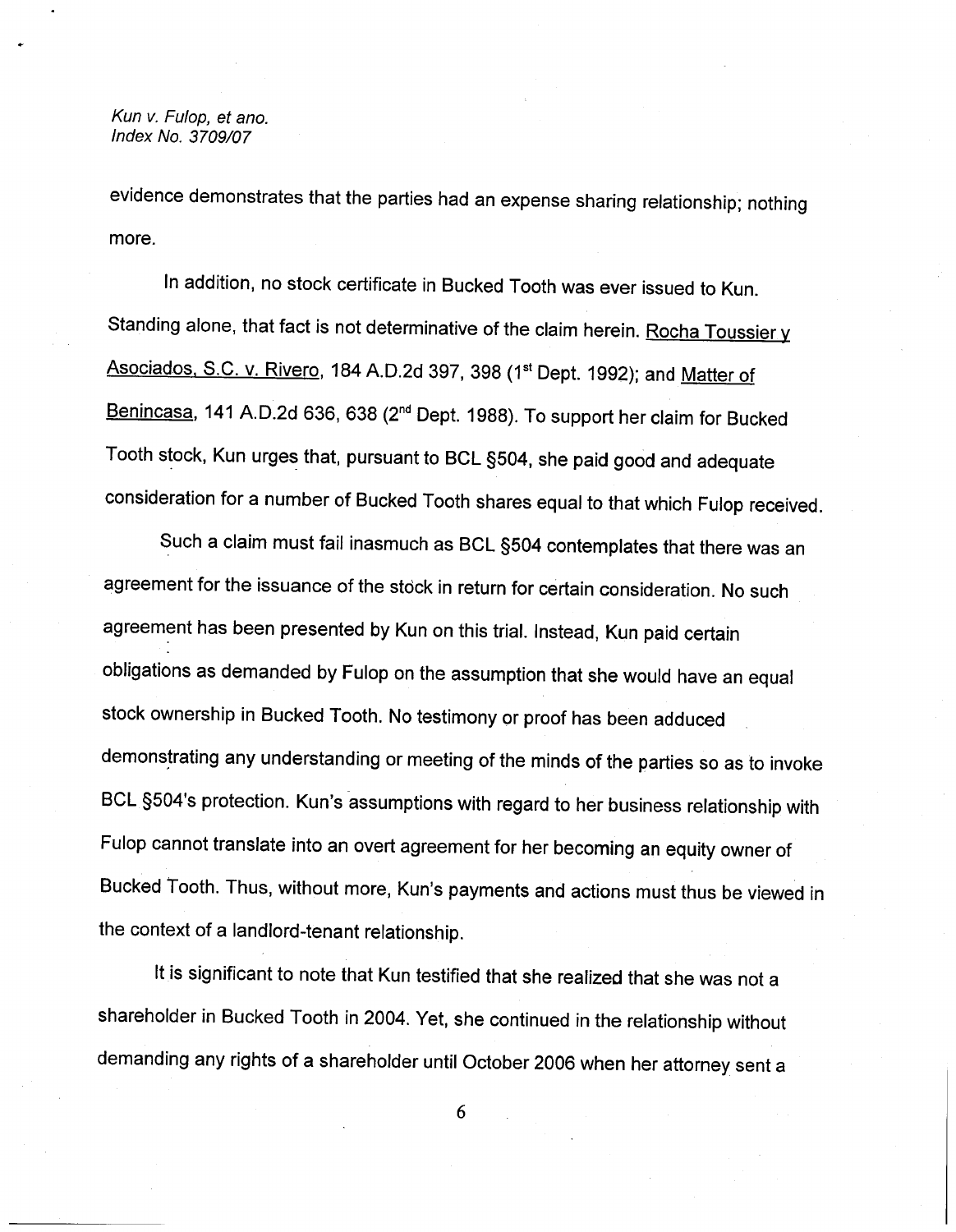demand letter (Px 9). She did not press the issue until two months after the Slater termination letter (Px 11), when this action was commenced. In 2004, Kun did not confront Fulop about their business relationship. Nor did she seek K-1's, corporate tax information or other participation in the corporation. That is wholly inconsistent with a party who truly believes herself to be an equal shareholder.

The fact that Kun was designated as a Vice President or an owner for banking and other business purposes is insufficient to demonstrate an equitable interest in Bucked Tooth. The designation of a corporate officer for convenience cannot be converted into shareholder or equity status without proof of an enforceable agreement to establish such a relationship.

In the absence of proof of an agreement to satisfy BCL §504, the credible evidence does not support Kun's claim for stock ownership in Bucked Tooth. Thus, her claim to inspect the corporate books and records pursuant to BCL 9624 must fail as moot.

It is clear that, even though Kun is not a shareholder in Bucked Tooth, she does have an ownership interest in the dental equipment obtained by the parties as "owners" as well as supplies purchased during the pendency of the action. In addition, she remains a tenant conducting her dental practice in the office. Thus, counsel and the parties are directed to appear for a conference to address such issues on November 7 2008 at 9:30 a.

In the meantime, the parties shall continue to pay rent and the equipment leases

 $\overline{7}$